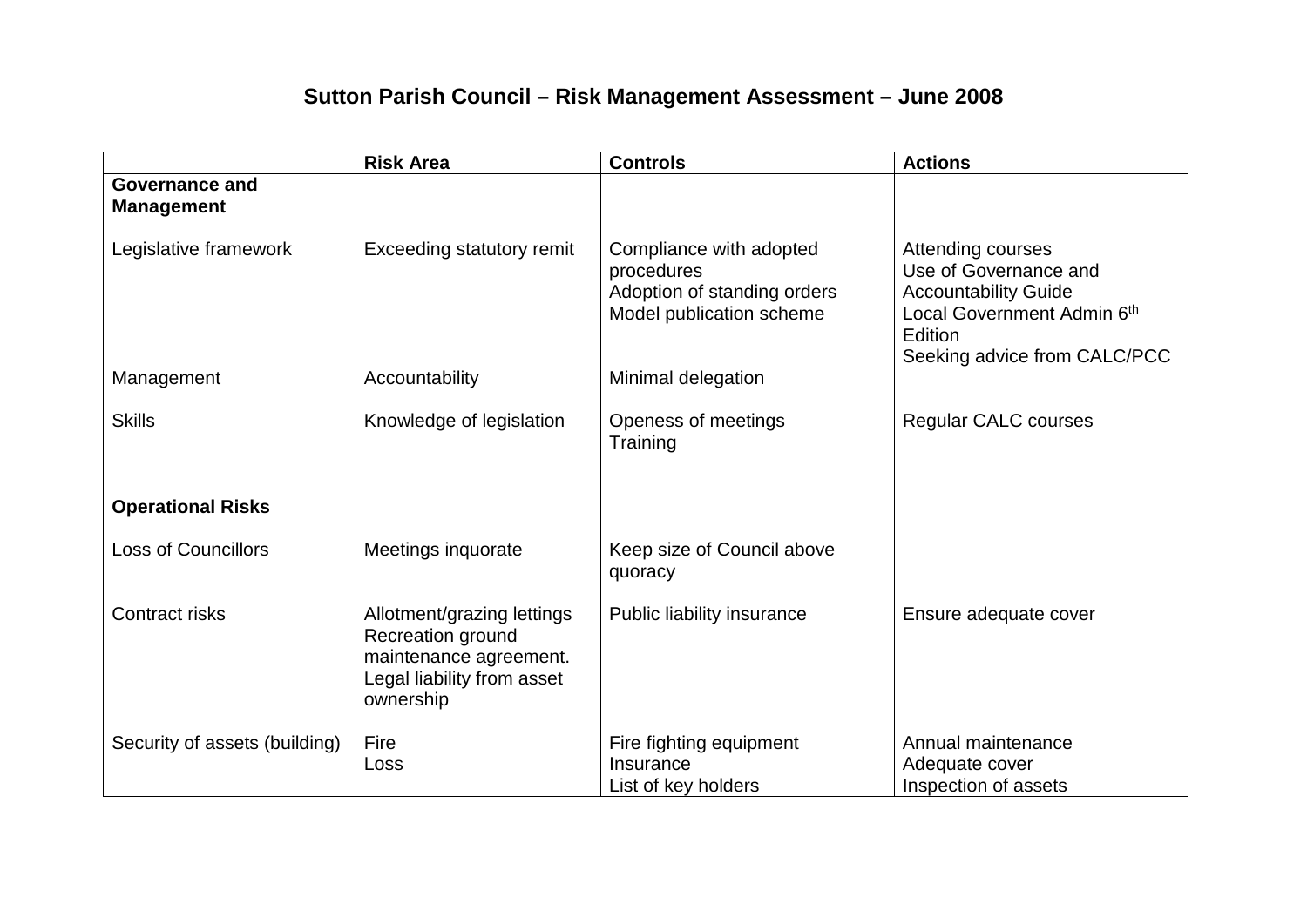|                               | <b>Risk Area</b>                                                                                                                 | <b>Controls</b>                                                                                                                                  | <b>Actions</b>                                                                   |
|-------------------------------|----------------------------------------------------------------------------------------------------------------------------------|--------------------------------------------------------------------------------------------------------------------------------------------------|----------------------------------------------------------------------------------|
| Security of other assets      | Theft, other loss                                                                                                                | Insurance<br>Register of assets and<br>investments                                                                                               | Inspection of assets                                                             |
| Security of documents         | Fire, decay, misplacing,<br>dispersal                                                                                            | Register of documents                                                                                                                            | Register updated                                                                 |
| Health and safety             | Recreation ground                                                                                                                | Weekly inspection regime. Note<br>letter from Allianz Cornhill of 8th<br>June 2005 stating that annual<br>technical examination not<br>required. | Weekly inspection of Recreation<br>ground. Annual inspection of<br>other assets. |
|                               | Allotments and grazing<br>land and pound.<br>Reading room<br>Land holdings<br>Street furniture etc.<br>Clerks working conditions |                                                                                                                                                  | Occasional check                                                                 |
| <b>Information Technology</b> | Loss of records                                                                                                                  | <b>Backup</b>                                                                                                                                    | Backup system                                                                    |
| <b>Financial Risks</b>        |                                                                                                                                  |                                                                                                                                                  |                                                                                  |
| Control and reporting         | Cash flow etc.                                                                                                                   | <b>RFO</b> reports                                                                                                                               | <b>RFO Report and written</b><br>statement at every meeting                      |
| Audit process                 | Procedures                                                                                                                       | <b>Financial regulations</b>                                                                                                                     | Compliance with financial<br>regulations                                         |
| <b>Reserves</b>               | Insufficient reserves                                                                                                            | Adequate reserves maintained                                                                                                                     |                                                                                  |